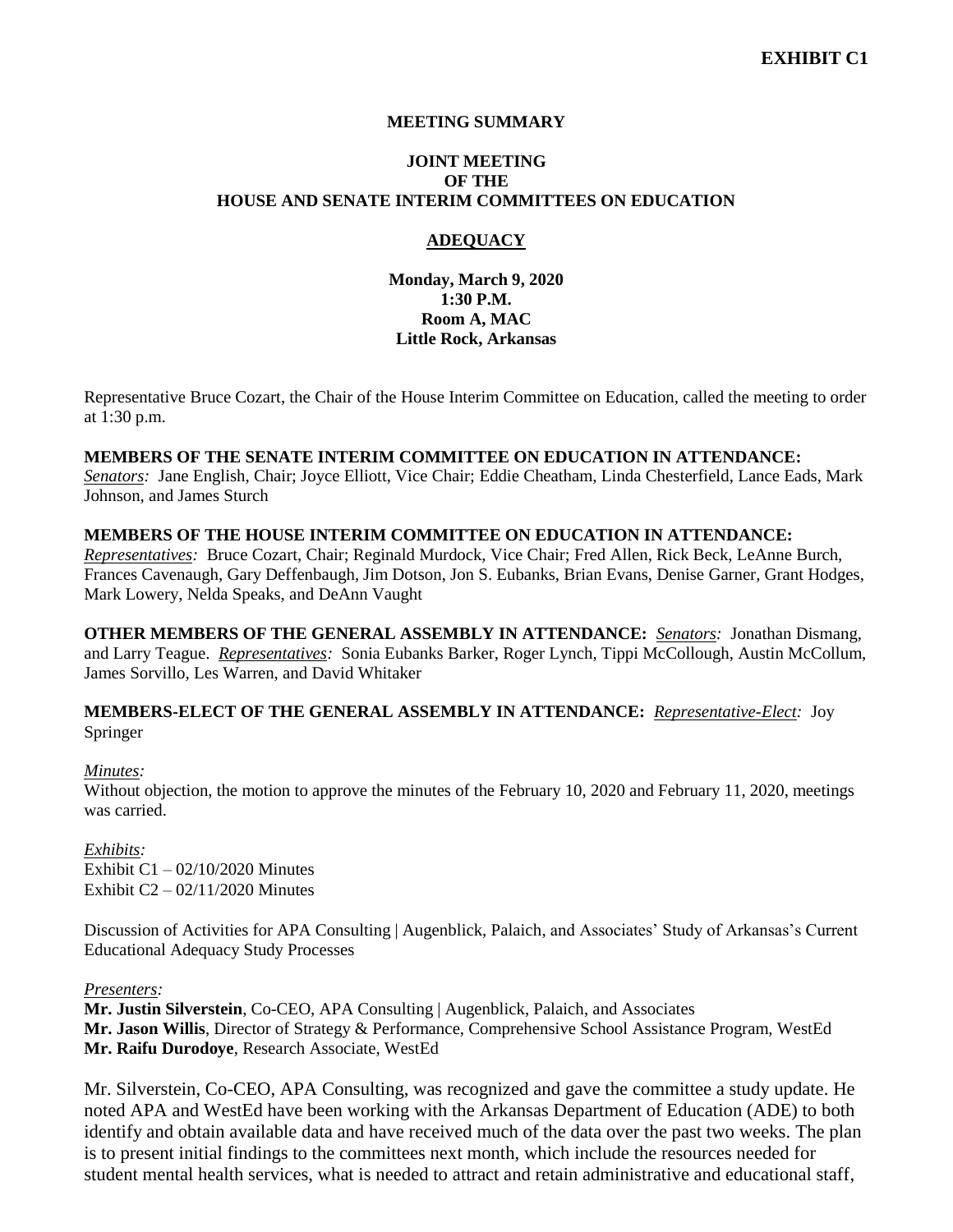as well as attracting and retaining nurses. He noted that within those areas, they will be talking to both the case study schools and the educator panels later in the study. Next month, the national view and the literature review will be about how these three topic areas are addressed. The study team is proposing five sites around the state for educator panels and stakeholder listening sessions. These educator panels are focused panels of school leaders, teachers, superintendents, and CFO's from a particular region and will be held during the day. The goal is to have a variation in school and district size, demographic differences, and perhaps in their expenditure level. Mr. Silverstein said the stakeholder listening sessions will be held in the evenings and are open to the broader education community. Currently, the plan is to hold these meetings in early August and in five regions, including Central (Little Rock), Northwest (Fayetteville), Northeast (Jonesboro), Southwest (Hope), Southeast (Dumas and Stuttgart). He then walked through what will happen when a study team shows up to that community. The general topic areas of interest in the educator panels and listening sessions include: college and career readiness, resources in the matrix, attractions and retention of staff, professional development and extra duty time, school size policies and proxies for economically disadvantaged, and best use of poverty funds.

Mr. Jason Willis, Director of Strategies and Performance, Comprehensive School Assistance Program, WestEd, was recognized. Mr. Willis reviewed the case study process, informing members that the team will conduct case studies in 12 to 16 successful schools from across the state. They are looking for successful systems and will use a quantitative approach as a basis to identify the case study schools. The purpose of using the quantitative model to identify those schools primarily is to achieve replicability and to have data representative of all schools. The schools will be selected based upon a performance analysis, with an emphasis on schools with high concentrations of EL or economically disadvantaged students. The visits are scheduled to begin in May, with four teams working across the state. The framework questions are "Which schools outperform predicted student outcomes?" and "What Characteristics, practices, or supports make these schools successful with disadvantage student populations?" He noted successful schools may not be found in all regions in Arkansas.

Mr. Raifu Durodoye, Research Associate, WestEd walked the committee through the successful school identification process. ADE Administrative Data, the ADE Data Center, and Office for Education Policy served as data sources. He said ACT Aspire will be used as outcome data and student demographics, while teacher workforce characteristics and finances will be the school and district controls. Mr. Durodoye provided a detailed outline of how the study team will collect data, rank schools, apply criteria, and then apply a stratification process to get to the 12 to 16 schools for the case study.

# *Issues Included in the Discussion:*

- $\triangleleft$  locations for regional stakeholder listening sessions
- $\cdot$  transportation issues for those with limited or no transportation to attend regional stakeholder listening sessions
- Co-chair Representative Bruce Cozart stated he would contact Education Associations and Cooperatives to send notice for meetings to all communities
- meaning of "College and Career Ready" in Arkansas
- $\triangle$  consideration of rural schools when choosing case study schools
- $\cdot$  consideration of schools that might not be successful school when choosing case study schools

# *PowerPoint Presentation:*

Study Update, Preparation for Case Studies and Stakeholder Engagement

*Handout:*